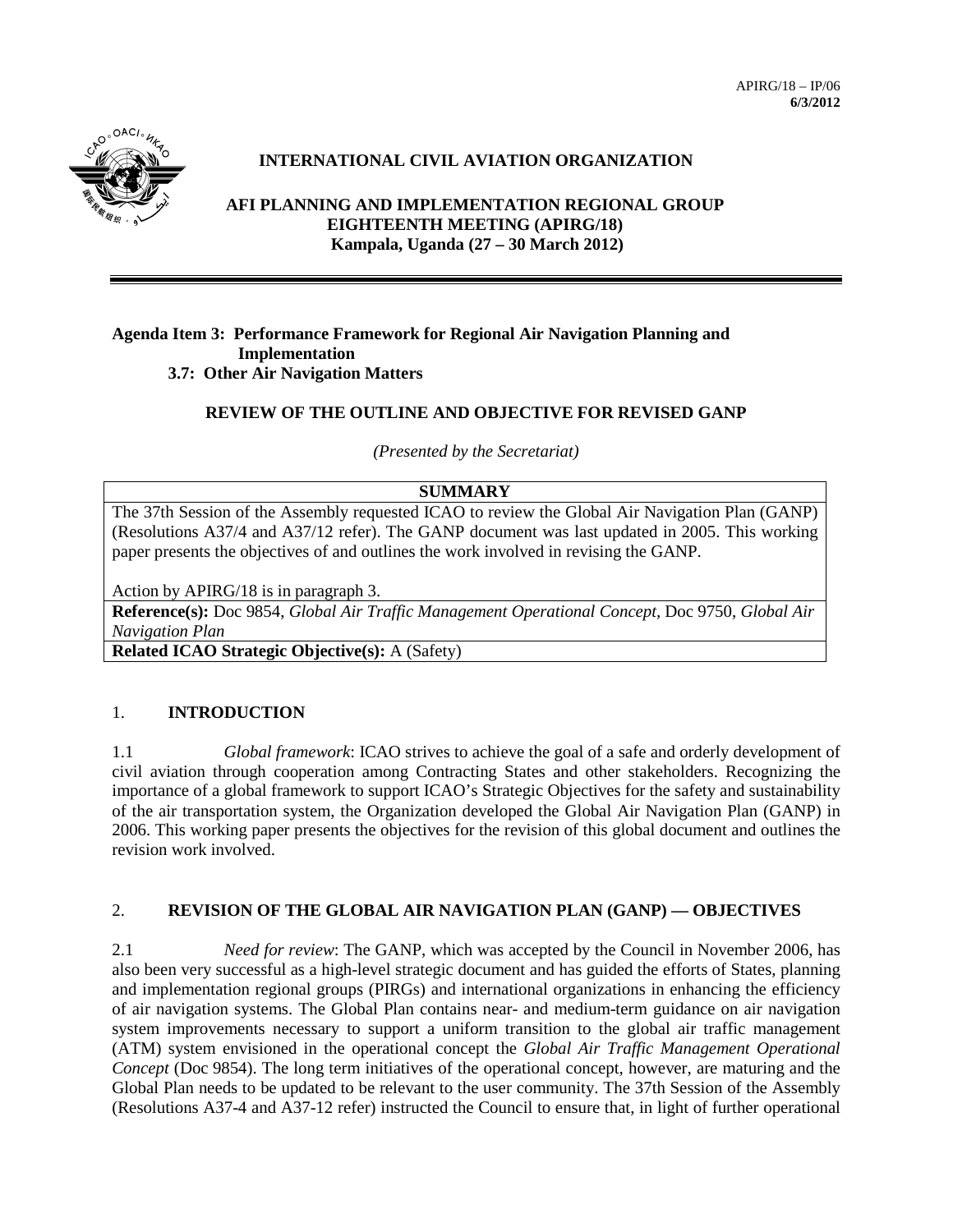and technical developments, the GANP is continuously maintained up to date in close collaboration with States and other stakeholders. The Assembly also directed the Council to update the GANP reflecting a globally harmonized series of operational upgrades. The intended timeframe to deliver the revised GANP, with the roadmaps incorporated, is the Twelfth Air Navigation Conference (AN-Conf/12) planned to be held in Montréal in November 2012. The revision work on the GANP is outlined in the Appendix.

### 3. **ACTION BY APIRG/18**

- 3.1 The meeting is invited to:
	- a) note the summary of the proposed revision to the GANP in Appendix to this paper;
	- b) recognize that work on revising the GANP is underway; and
	- c) take into account in planning and implementation of regional air navigation systems.

— — — — — — — —